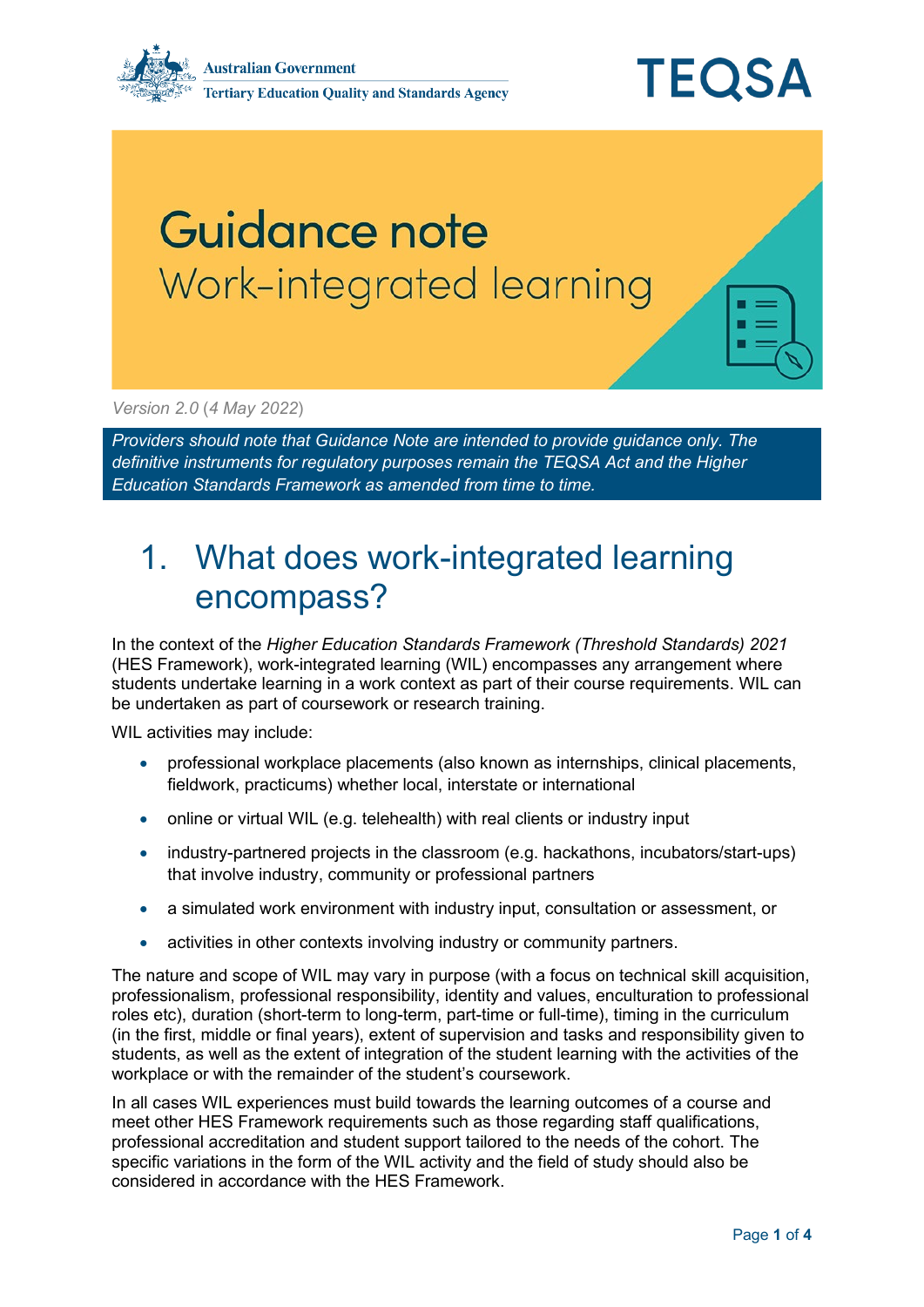



Positive WIL experiences can enable a provider to build and grow relationships with industry or community organisations to inform and enhance approaches to teaching and learning. Importantly, positive WIL experiences ensure that students have educationally sound opportunities to further develop and demonstrate their learning and build their professional networks. Developing good practice in WIL is a dynamic field of educational research and practice. TEQSA recognises this dynamism as a strength and will support innovative approaches to WIL, providing that they safeguard the quality of the student experience and meet the applicable requirements under the HES Framework and other applicable laws.

## 2. What TEQSA will look for

The HES Framework requires TEQSA to consider a provider's WIL arrangements both directly under Standard 5.4.1 as well as indirectly through several others, as below:

| <b>Part A: Standards for HE Providers</b> | <b>Key considerations</b>                                |
|-------------------------------------------|----------------------------------------------------------|
| 5.4.1: Delivery with Other Parties        | Provider is to ensure that WIL experiences<br>$\bullet$  |
|                                           | and supervisory arrangements for WIL                     |
|                                           | experiences are quality assured                          |
| 1.4: Learning Outcomes and                | Methods of assessment are to be appropriate<br>$\bullet$ |
| Assessment                                | for the level and nature of learning outcomes            |
| 3.1: Course Design                        |                                                          |
| 2.3: Wellbeing and Safety                 | Provider remains responsible for the student's<br>٠      |
| 2.4: Student Grievances and<br>Complaints | safety and welfare                                       |

Further, WIL may form part of a provider's engagement with employers, industry and the professions (Provider Category Criteria B1.2.9 and B1.3.12, as applicable).

The HES Framework requires TEQSA to consider the following aspects of a provider's WIL arrangements:

- WIL forms part of a coherent course of study including through sound constructive alignment between expected learning outcomes of a course of study and methods of assessment and the teaching and learning content of WIL
- WIL is delivered through adequate facilities and infrastructure to support the student's success, including supporting diversity and equity considerations
- the provider has taken effective steps to monitor and support the wellbeing and safety of students engaged in WIL, and has clear student grievance processes capable of resolving issues students may have with the WIL aspects of their course of study, as well as managing critical incidents should they eventuate
- the provider has in place and implements policies and procedures for quality assuring WIL including quality assuring the student experience and external supervision
- WIL is well-conceived in design and rationale, educationally sound and its implementation is quality assured and monitored by the provider, irrespective of approach. Ideally this should be supported by authoritative educational research and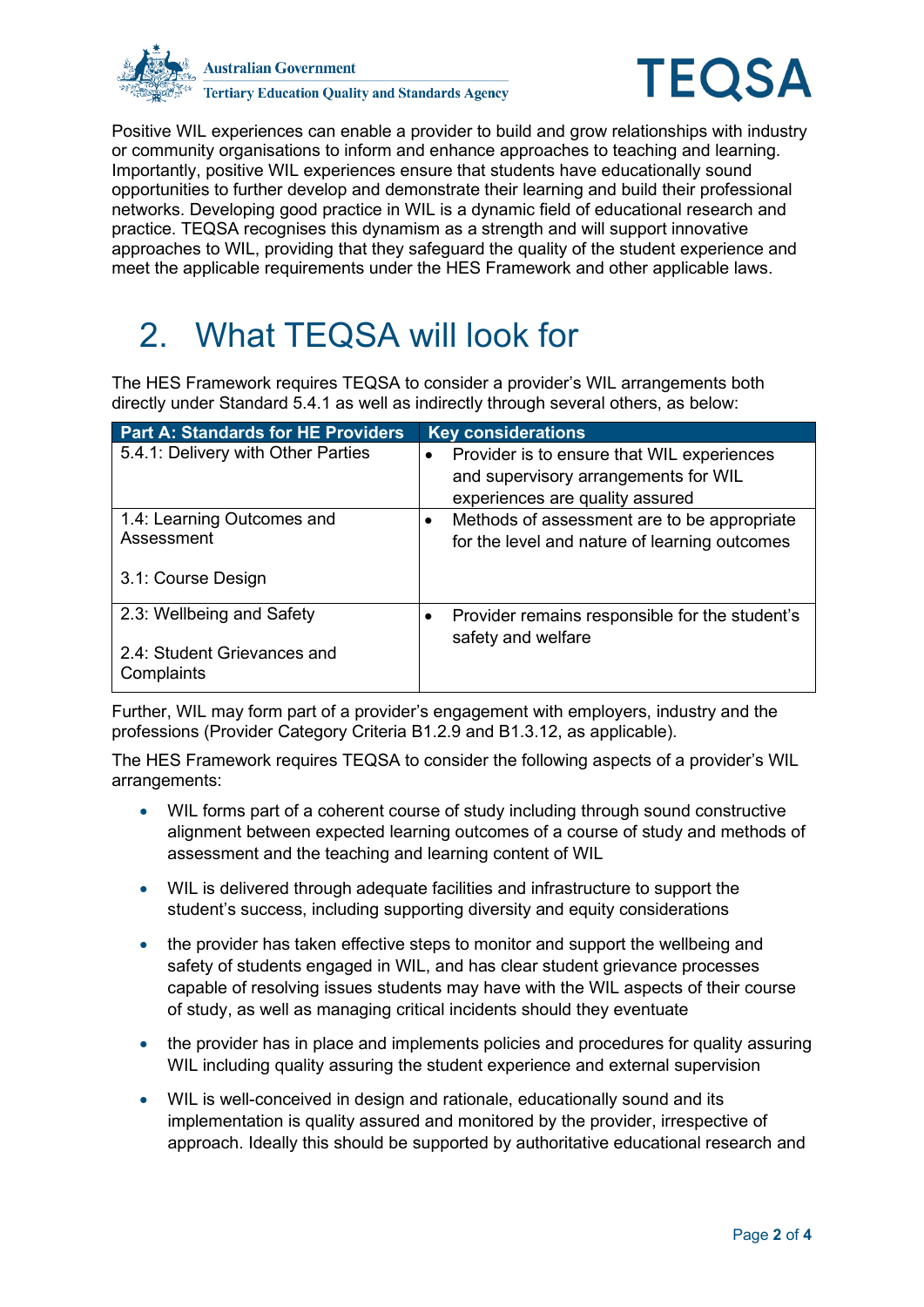



ongoing WIL-related scholarship by staff involved in planning and delivering WIL units

• WIL that forms part of requirements for professional accreditation is fit for that purpose and is clearly and accurately described in representations made by the provider or its agents.

## 3. Common issues

Within the context of the HES Framework, TEQSA has identified a range of common issues which are indicative of risks to the quality of WIL. These include, but are not limited to:

- the role and integration of WIL is inadequately considered by the provider in designing a course of study and/or specifying and assessing the expected learning outcomes. Relatedly, a provider's supports services may not be adequate to meet the needs of students undertaking WIL (Standard 5.4.1 and Section 2.3)
- students involved in WIL experience limited engagement with their provider during their experience, and have few opportunities to engage with other students (Standard 5.4.1 and Section 1.4)
- the outcomes and effectiveness of WIL vary markedly from site to site, or from time to time (Standard 5.4.1)
- the experience does not contribute to achievement of the learning outcomes associated with the WIL units, such as in a simulation which is too different from a real-life application of the targeted skills (Standard 5.4.1, and Sections 1.4 and 3.1)
- the roles and expectations of all parties involved are not agreed, e.g. through a formal agreement, or are poorly specified, including expectations about the ownership of any intellectual property generated by the student in the course of a WIL experience (Standard 5.4.1)
- the provider's expectations of the role and outcomes of WIL are unrealistic, unreasonable, impractical, or not informed by input from the relevant industry or sector, or are not supported by the provider's level of involvement (Standard 5.4.1 and Section 3.1)
- there are lapses by the WIL partner for which the provider remains accountable, such as where the partner:
	- lacks capabilities which are key to learning outcomes
	- does not adequately provide for supervision of students, including training of and support for supervisors
	- does not obtain or use student feedback, or
	- does not adequately protect academic integrity (Standard 5.4.1 and Section 3.1).

The risks involved with WIL experiences are highly contextual depending on the circumstances of the provider, industry or community partner, method or mode, location, students, expected learning outcomes, and field of education.